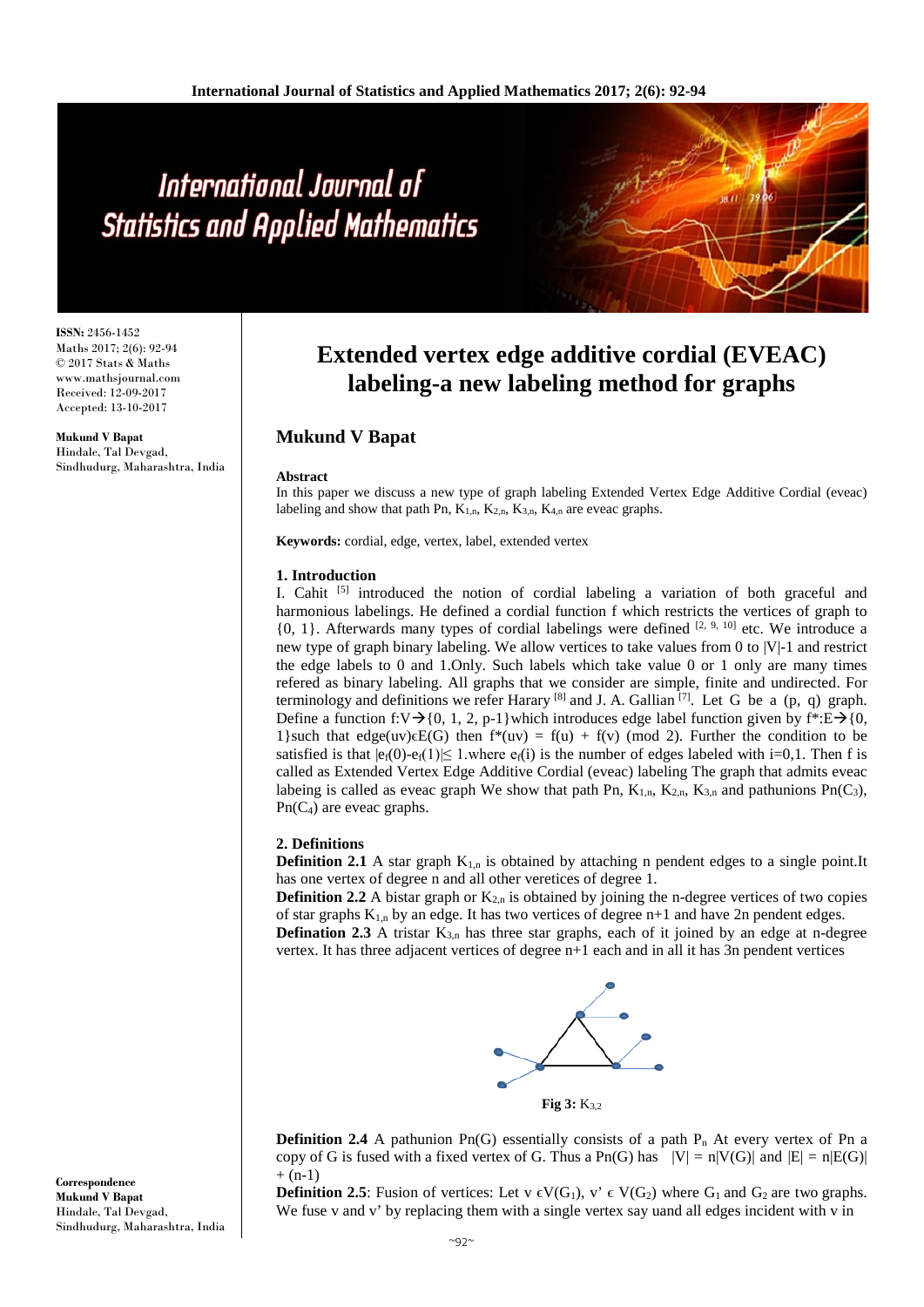$G_1$  and that with v' in  $G_2$  are incident with u in the new graph  $G = G_1FG_2$ . The concept of fusion of vertex is explained in [6] by J.Clark and Holtan.

Deg  $_Gu=deg_{G1}(v)$  +  $deg_{G2}(v')$  and  $|V(G)| = |V(G_1)|+|V(G_2)|-1$ ,  $|E(G)|=|E(G_1)|+|E(G_2)|$ 



**3. Theorems with Proofs**

**Theorem 3.1** A star  $K_{1,n}$  is eveac

**Proof:** Let the n degree vertex be called as a, the central vertex and the adjacent vertices to x as  $v_1$ ,  $v_2$ ,  $v_n$ .

**Define f:**  $V \rightarrow \{0, 1, 2, p-1\}$  as

 $f(a) = 0, f(v_i) = i$  for all  $i = 1, 2, n$ 

 $e_f(0) = e_f(1) = \frac{n}{2}$  for n is even and  $e_f(0) = \frac{n-1}{2}$ ;  $e_f(1) = \frac{n+1}{2}$ otherwise. #

#### **Theorem 3.2** A bistar graph  $K_{2,n}$  is eveac.

**Proof:** We call two vertices with degree  $(n+1)$  as a and b respectively. The pendent vertices adjacent to vertex a and b are  $v^a$ <sub>i</sub>, and  $v^b$ <sub>i</sub> respectively i = 1, 2. n. Let  $p = 2n+2$ , the number of vertices. Define a function f as

f:V $\rightarrow$ {0, 1, 2, p-1} as

 $f(a)=2, f(b)=0, f(v^a) = 1, f(v^b) = 3;$ 

 $f(v^a_i)=2i$ ;  $f(v^b_i)=2i+1$ , i= 2, 3, n

Note that the edge label numbers are;  $e_f(0)=i$  and  $e_f(1)=i+1$ #

#### **Theorem 3.3** A tristar graph  $K_{3,n}$  is eveac.

**Proof:** Let three corner vertices of K<sub>3,n</sub> be x,y,z. The pendent edges at a= x,y,z be  $e^a_1, e^a_2, e^a_3, e^a_n$  corresponding to vertices  $v^x$ <sub>i</sub>,  $v_{i}^{z}$ ,  $v_{i}^{y}$  ( i = 1,2, n) respectively. Define a eveac function f as follows.

f:V $\rightarrow$ {0, 1, 2, p-1} given by f(x) =0,f(y)= 1,f(z)=2  $f(v^x_i) = 3i$  for all  $i = 1...n$ 

 $f(v^z_i) = 1+3i$ , for all  $i = 1...n$ 

 $f(v^y) = 2 + 3i$  for all  $i = 1...n$ 

We have  $e_f(1) = 2$ ,  $e_f(0) = 1$  for n =0. In this case there is only  $C_3$  and no pendent edges attached to vertices of  $C_3$ .

$$
e_f(1) = 2 + 3\frac{n}{2}, e_f(0) = 1 + 3\frac{n}{2} \text{ for } n = 2, 4, 6
$$
  

$$
e_f(1) = \frac{3(n+1)}{2} = e_f(0) \text{ for } n = 1, 3, 5\#
$$

#### **Theorem 3.4** Path union  $\text{Pn}(C_3)$  is eveac graph

**Proof:** To define Pn(C<sub>3</sub>) we start with a path Pn=  $(v_1e_1v_2e_2...e_{n-1}v_n)$ . A copy of  $C_3$  fused at vertex i of Pn is  $C_3$  = C<sup>i</sup> given by  $(u^i_1 = v_i, e^i_1, u^i_2, e^i_2, u^i_3, e^i_3, v_i)$ 

When  $n = 1$ . We have  $Pn(C_3)$  as  $C_3$ . Label the three vertices on  $C_3$  as 0,1,2 respectively. We have  $e_f(0) = 1$  and  $e_f(1) = 2$ 

**Case**  $n = 2$  Fig 1 gives the details.



#### **Fig 1:**  $P_2(C_3)$

#### **Case** n>2

Define f:  $V(Pn(C_3) \rightarrow \{0, 1, p-1\}$  as follows for n =2 the fig 2 gives the required labeling. When  $n > 2$  we have following scheme.

 $f(v_i) = 3(i-1)$  for i is odd number.  $f(vi) = 3(i-1)+1$  for i is even number.

f( $u^{i_2}$ )=3(i-1)+1 for odd i

f( $u^{i_3}$ )=3(i-1)+2 for odd i

 $f(u^i_2)=3(i-1)$  for even i

 $f(u^i_3)=3(i-1)+2$  for even i

Note that on every copy of  $C_3$  there is only one edge with even number as label. And all edges on path Pn are even edges. Thus we get  $e_f(0) = 2n-1, f(1) = 2n#$ 

#### **Theorem 3.5** Path union  $G=Pn(C_4)$  is eveac graph.

**Proof:** To define  $\text{Pn}(C_4)$  we start with a path  $\text{Pn}$ =  $(v_1, e_1, v_2, e_2, \ldots, e_{n-1}, v_n)$ . A copy of  $C_4$  fused at vertex i of Pn is  $C^i_4 = C^i$  given by  $(u^i_1 = v_i, e^i_1, u^i_2, e^i_2, u^i_3, e^i_3, u_4, e^i_4, v_i)$   $i = 1, 2, n$ . For n=1 label the four vertices as 0,1,3,2 in this order.

For  $n>1$ 

f:V(G) --.{0, 1, 2, p-1} as

Label the vertices on path as follows

 $f(v_n) = 4n-3$  for  $n \equiv 3 \pmod{4}$ ;  $f(v_n) = 4n-4$  for  $n \equiv 0,1,2 \pmod{4}$ ;



The cycle vertices (not on path Pn) are labeled as follows:  $f(u^i_3) = f(v_i) + 1$  for  $i \equiv 3 \pmod{4}$ ;

 $f(u^i_4) = f(v_i)+2$  for  $i \equiv 3 \pmod{4}$ ;

 $f(u^i_2) = f(v_i) - 1$  for  $i \equiv 3 \pmod{4}$ ;

 $f(u^i_2) = f(v_i) + 1$  for  $i \equiv 0, 1, 2 \pmod{4}$ ;

 $f(u^i_3) = f(v_i) + 3$  for  $i \equiv 0,1,2 \pmod{4}$ ;

 $f(u^i_4) = f(v_i) + 2$  for  $i \equiv 0,1,2 \pmod{4}$ ;

Note that Label numbers are  $e_f(0) = 2n+2x= e_f(1)$  for  $n \equiv 1$  $(mod 4)$ .  $n = 4x+1$ ;  $x = 0, 1, 2$ .

 $e_f(0) = 2n+2x+1$ ;  $e_f(1) = 2n+2x$  for  $n \equiv 2 \pmod{4}$ .  $n = 4x+2$ ; x  $= 0$ , 1, 2,  $e_f(0) = 2n+2x+1$ ;  $e_f(1) = 2n+2x+1$  for  $n \equiv 3 \pmod{4}$ .  $n = 4x+3$ ;  $x = 0, 1, 2, e<sub>f</sub>(0) = 2n+2x$ ;  $e<sub>f</sub>(1) = 2n+2x+1$  for  $n \equiv$ 0(mod4).  $n = 4x+2$ ;  $x = 0, 1, 2$ 

#### **4. Challenges Ahead**

- 1. It is necessary to investigate eveacl for  $K_{m,n}$ . We conjecture that Km,n is eveac graph for all m and n.
- 2. It is necessary to investigate eveacl for path unions  $Pn(C_m)$ . We conjecture that  $Pm(C_n)$  is eveac graph for all m and n.

#### **5. References**

- 1. Bapat MV. Some new families of product cordial graphs, Proceedings, Annual International conference, CMCGS, Singapore, 2017, 110-115.
- 2. Bapat MV. Some vertex prime graphs and a new type of graph labeling, 2017; 47(1):23-29. IJMTT
- 3. Bapat MV. Extended Edge Vertex Cordial Labeling of Graph accepted. International Journal of Math Achieves IJMA. 2017.
- 4. Bapat MV. Ph. D. Thesis, University of Mumbai, 2004.
- 5. Cahit I. Cordial graphs: a weaker version of graceful and harmonious graphs, Ars Combin. 1987; 23:201-207.